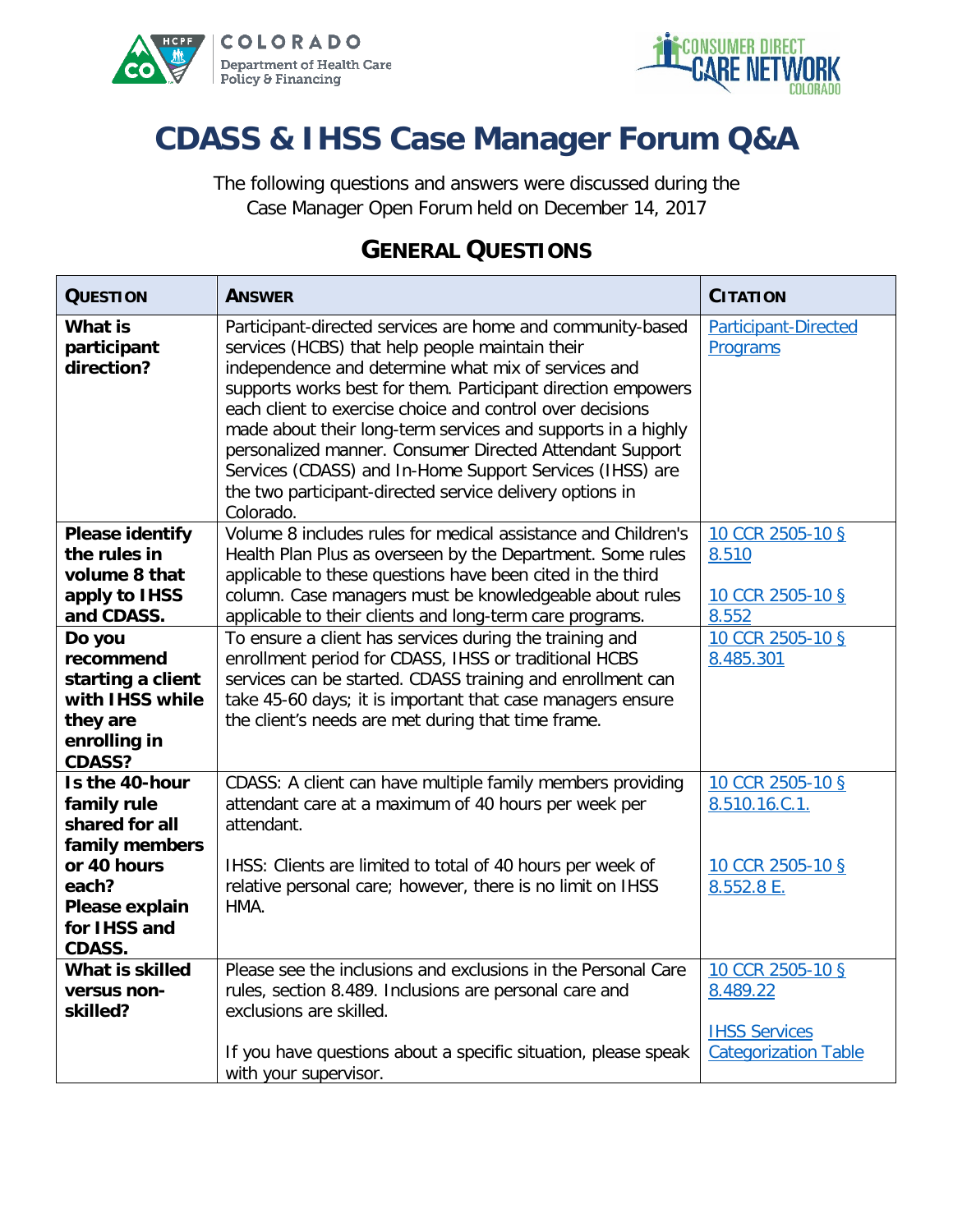| <b>QUESTION</b>                                                                                                                                                                             | <b>ANSWER</b>                                                                                                                                                                                                                                                                                                                                                                                                                                                                                                                                                                                                                                                                                                                                                                                                                                                                                                                                                         | <b>CITATION</b>                                                                                                                                                |
|---------------------------------------------------------------------------------------------------------------------------------------------------------------------------------------------|-----------------------------------------------------------------------------------------------------------------------------------------------------------------------------------------------------------------------------------------------------------------------------------------------------------------------------------------------------------------------------------------------------------------------------------------------------------------------------------------------------------------------------------------------------------------------------------------------------------------------------------------------------------------------------------------------------------------------------------------------------------------------------------------------------------------------------------------------------------------------------------------------------------------------------------------------------------------------|----------------------------------------------------------------------------------------------------------------------------------------------------------------|
| <b>Please clarify</b><br>the rules for<br>providing<br>personal care<br>and health<br>maintenance to<br>family members<br>in CDASS and<br>IHSS.                                             | In both CDASS and IHSS, family members including spouses<br>can complete personal care and health maintenance activities<br>(HMA). Personal care tasks are unskilled and health<br>maintenance tasks are skilled. HMA tasks would typically be<br>performed by a CNA or RN/LPN; CDASS and IHSS waive the<br>Nurse Practice Act allowing for clients to select and train their<br>attendants to complete skilled tasks.<br>Health maintenance activities may include related personal<br>care and homemaker services if such tasks are completed<br>during the health maintenance visit and are secondary and<br>contiguous to the health maintenance activity. For example,<br>the relative care provider empties and cleans the commode<br>following toileting / bowel program. This homemaking task<br>could either be contiguous to personal care or health<br>maintenance activities depending on the skill level of the<br>primary task (personal care vs. HMA). | <b>IHSS FAQ</b><br>10 CCR 2505-10 §<br>8552.0<br>10 CCR 2505-10 §<br>8.489<br>10 CCR 2505-10 §<br>8.490<br><b>IHSS Services</b><br><b>Categorization Table</b> |
| <b>What is</b><br>"Extraordinary<br>Care"?                                                                                                                                                  | A member of the client's household may only be paid to<br>furnish extraordinary care as determined by the case<br>manager. Extraordinary care is determined by assessing<br>whether the care to be provided exceeds the range of care<br>that a family member would ordinarily perform in the<br>household on behalf of a person without a disability or<br>chronic illness of the same age, and which are necessary to<br>assure the health and welfare of the client and avoid<br>institutionalization.                                                                                                                                                                                                                                                                                                                                                                                                                                                             | 10 CCR 2505-10 §<br>8.510.16.C.<br>10 CCR 2505-10 §<br>8.552.8 D.                                                                                              |
| Can we review<br>accompaniment<br>and what can be<br>allotted for?<br>Does going to<br>banks and post<br>office / other<br>errands fit<br>under this<br>section? Is drive<br>time excluded? | Accompanying the client to medical appointments, banking<br>errands, basic household errands, clothes shopping, and<br>grocery shopping to the extent necessary and as specified on<br>the care plan. Accompanying the client to other services is<br>also permissible as specified on the care plan.<br>Personal care for the purpose of accompanying the client<br>shall only be authorized when a personal care provider is<br>needed during the trip to provide one or more other unskilled<br>personal care services listed in this Section. Accompanying<br>the client primarily to provide companionship is not a covered<br>benefit.                                                                                                                                                                                                                                                                                                                          | 10 CCR 2505-10 §<br>8.489.31.Q.<br>10 CCR 2505-10 §<br>8.510.3.B.2.m.                                                                                          |
| <b>Can Authorized</b><br><b>Representatives</b><br>be Attendants?                                                                                                                           | Accompanying is considered skilled when any of the tasks<br>performed in conjunction with the accompanying are skilled<br>tasks. Accompanying does not include transporting the client.<br>The Authorized Representative (AR) is an unpaid position<br>supporting the client in the delivery of CDASS and IHSS. The<br>AR cannot be reimbursed for their services or act as an<br>Attendant for the client they represent. If a client requires an                                                                                                                                                                                                                                                                                                                                                                                                                                                                                                                    | 10 CCR 2505-10 §<br>8.552.8 H.<br>10 CCR 2505-10 §                                                                                                             |
|                                                                                                                                                                                             | AR themselves, then they cannot act as an AR for someone<br>else.                                                                                                                                                                                                                                                                                                                                                                                                                                                                                                                                                                                                                                                                                                                                                                                                                                                                                                     | 8.510.7                                                                                                                                                        |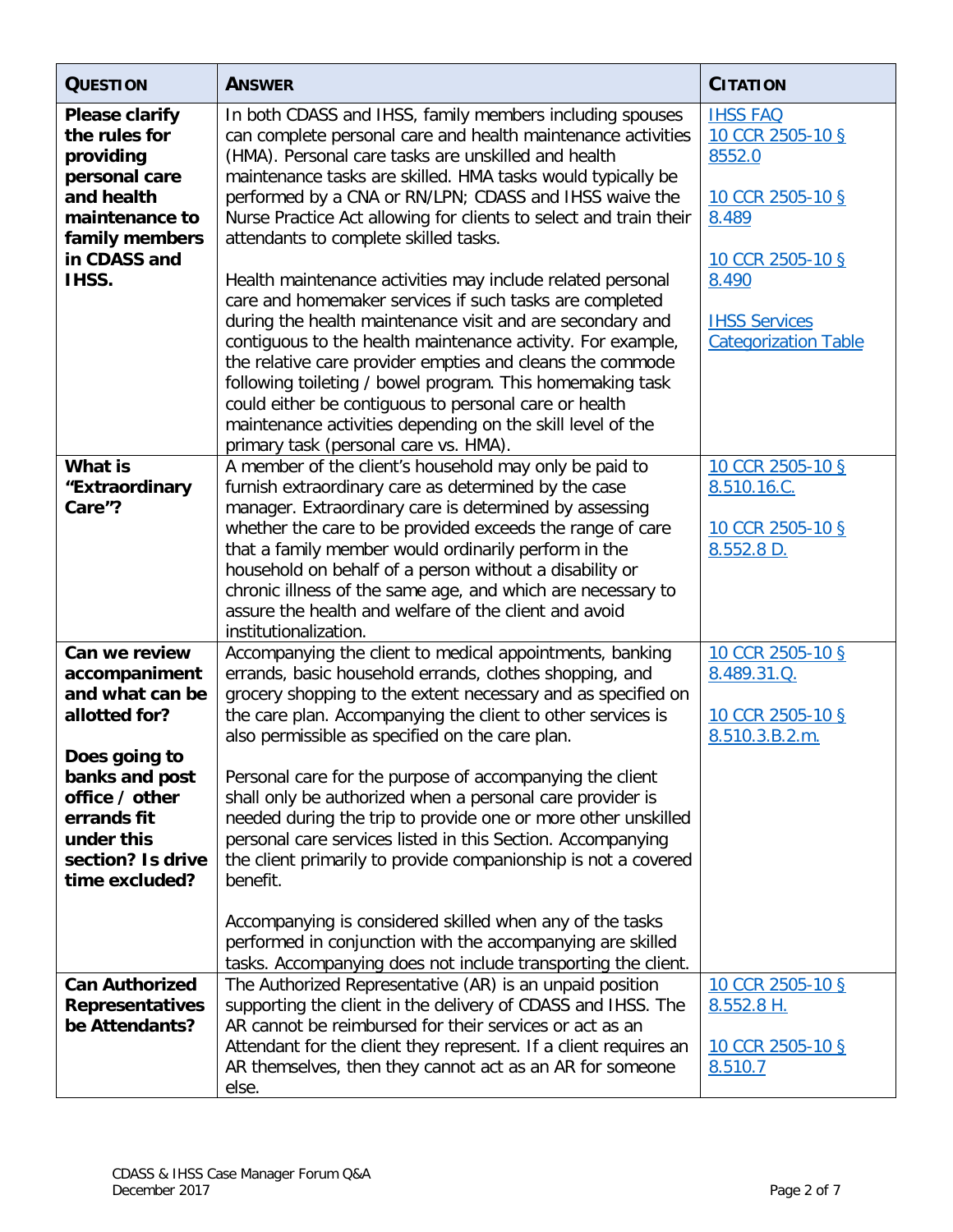### **CONSUMER DIRECTED ATTENDANT SUPPORT SERVICES (CDASS) QUESTIONS**

| <b>QUESTION</b>                                                                                                                                                                                             | <b>ANSWER</b>                                                                                                                                                                                                                                                                                                                                                                                                                                                                                                                   | <b>CITATION</b>                                                                                      |
|-------------------------------------------------------------------------------------------------------------------------------------------------------------------------------------------------------------|---------------------------------------------------------------------------------------------------------------------------------------------------------------------------------------------------------------------------------------------------------------------------------------------------------------------------------------------------------------------------------------------------------------------------------------------------------------------------------------------------------------------------------|------------------------------------------------------------------------------------------------------|
| What's new<br>with CDASS?                                                                                                                                                                                   | New CDASS rates were implemented effective 12/1/2017<br>(See monthly allocation worksheet). The CDASS Task<br>Worksheet has been updated and is more printer-friendly.                                                                                                                                                                                                                                                                                                                                                          | <b>Consumer Direct of</b><br>Colorado - Case<br><b>Manager Forms &amp;</b><br><b>Resources</b>       |
| Can a family<br>member<br>complete<br>homemaking<br>tasks under<br><b>CDASS?</b>                                                                                                                            | CDASS allows for a family member to complete homemaking<br>hours. Homemaker activities shall be applied only to the<br>permanent living space of the client and multiple attendants<br>may not be reimbursed for duplicating household tasks.<br>Covered services shall be for the benefit of only the client<br>and not for the benefit of other persons living in the home.                                                                                                                                                   | 10 CCR 2505-10 §<br>8.510.16.C.                                                                      |
| Are there any<br>rules on<br>allocating time<br>for each task on<br>the CDASS Task<br><b>Worksheet? Is</b><br>there a<br>maximum time<br>or frequency for<br>tasks?                                         | The CDASS task worksheet defines frequency and duration of<br>tasks using previously established general guidelines for<br>tasks published in a norms bulletin. Some tasks are<br>individualized for the client as prescribed by physician or<br>therapist. No maximums have been set for tasks. Case<br>managers can request information from the client's physician<br>regarding frequency and duration of tasks to be performed.                                                                                             | <b>Consumer Direct of</b><br>Colorado - Case<br>Manager Forms &<br><b>Resources</b>                  |
| What does<br>"IND" on the<br><b>CDASS task</b><br>worksheet<br>mean?                                                                                                                                        | Individualized (IND) means that the time required to<br>complete the task is individualized based on the client's<br>needs. A task may have the frequency/duration prescribed by<br>physician or therapist. This may be provided on the<br>Professional Medical Information Page (PMIP), medication<br>list, or client's medical record.                                                                                                                                                                                        | <b>Participant Directed</b><br>Programs - CDASS<br>Forms                                             |
| Ambulation,<br>stand by<br>assistance,<br>exercise, etc. do<br>not have norms<br>on the CDASS<br>task worksheet.<br>Does this mean<br>that the client<br>may request as<br>much assistance<br>as they want? | Clients may request as much time for tasks as they would<br>like, but the case manager is the authorizing party. The case<br>manager is responsible for ensuring services are appropriate<br>for the client's medical or functional condition. The case<br>manager can request supporting documentation from the<br>client's physician regarding the frequency and duration of<br>tasks if appropriate. If client requests cannot be approved,<br>the case manager must inform the client in writing (803<br>notice of action). | 10 CCR 2505-10 §<br>8.510.14                                                                         |
| <b>Please</b><br>summarize the<br><b>CDASS</b><br>overspending<br>protocol.                                                                                                                                 | Overspending is defined as a monthly utilization that exceeds<br>10% of the client's monthly allocation and no fluctuation of<br>spending is prior authorized in the Attendant Support<br>Management Plan (ASMP), Service Plan (SP) or Benefits<br>Utilization System (BUS) log notes and there are no reserves<br>to cover the utilization.                                                                                                                                                                                    | <b>CDASS Services</b><br><b>Utilization Review &amp;</b><br><b>Allocation Management</b><br>Protocol |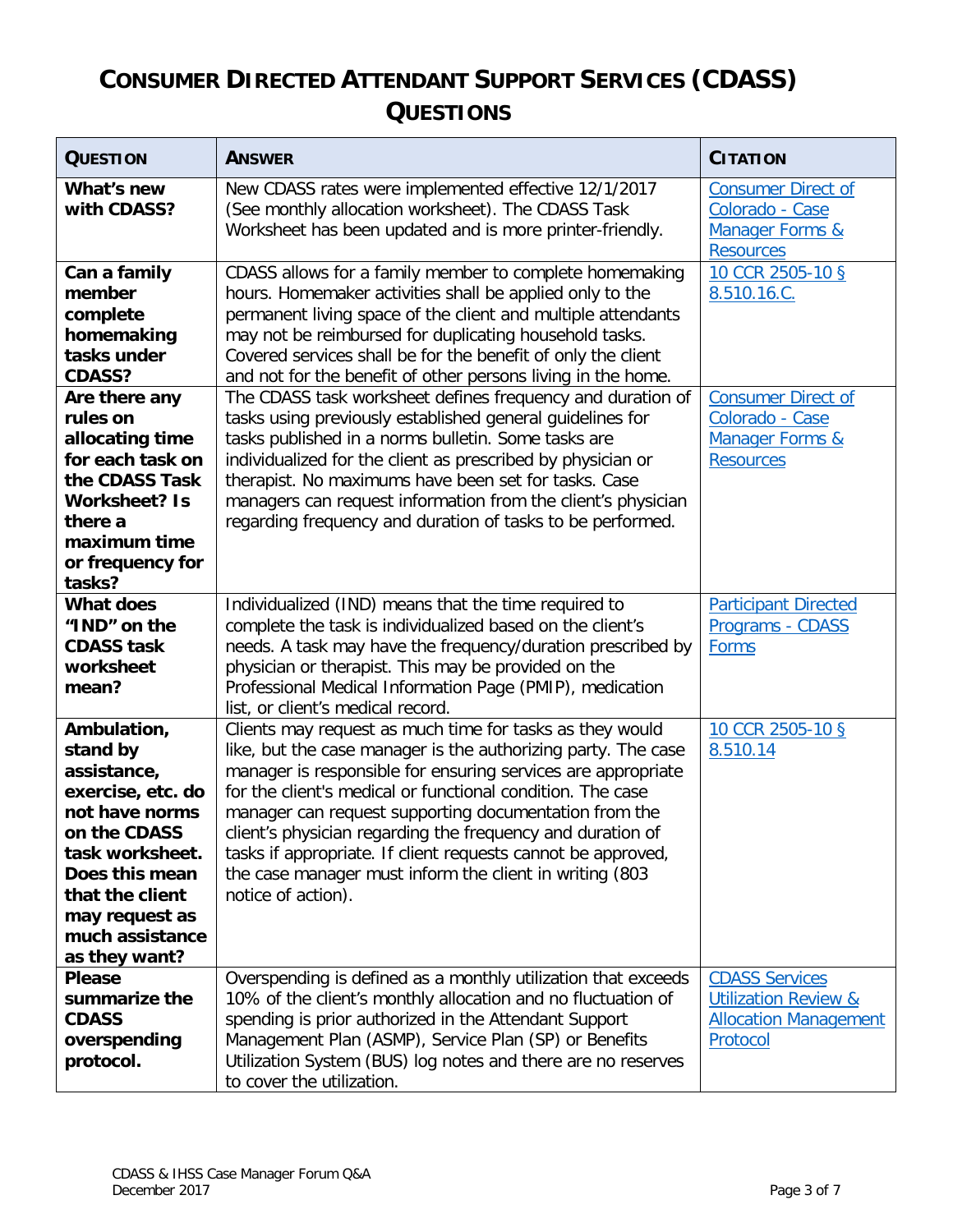| <b>QUESTION</b>                         | <b>ANSWER</b>                                                                                                                                                                                                                                                                                                                                                                                                                                                                                                                                                                                                                                    | <b>CITATION</b>                                                                                      |
|-----------------------------------------|--------------------------------------------------------------------------------------------------------------------------------------------------------------------------------------------------------------------------------------------------------------------------------------------------------------------------------------------------------------------------------------------------------------------------------------------------------------------------------------------------------------------------------------------------------------------------------------------------------------------------------------------------|------------------------------------------------------------------------------------------------------|
| Overspending<br>protocol,<br>continued. | Episode 1 – Case manager should review protocol and speak<br>with client/AR about overspending. Always assess if a<br>revision to the allocation is needed due to a change in client<br>condition. Document all activities in the BUS.                                                                                                                                                                                                                                                                                                                                                                                                           | <b>CDASS Services</b><br><b>Utilization Review &amp;</b><br><b>Allocation Management</b><br>Protocol |
|                                         | Episode 2 – Review protocol and discuss overspending with<br>client/AR. Help develop a plan with the client to recoup<br>overspent funds. Again, assess clients' needs for any changes<br>and document all activities in the BUS. Offer client/AR<br>additional training with Consumer Direct Colorado and<br>document response. Finalize by sending Notice of 2 <sup>nd</sup> Episode<br>of Over Utilization to client/AR.                                                                                                                                                                                                                      |                                                                                                      |
|                                         | Episode 3 - Mandatory change is needed. Assess if a revision<br>to the allocation is needed due to a change in client<br>condition. Inform client of a mandatory change by either<br>changing their current AR or assigning a new one. Follow<br>timelines outlined in the overspending protocol to refer the<br>AR to CDCO for training and then enrolled with the FMS. Lack<br>of compliance with change will result in an 803 for change in<br>services. New AR will develop a plan to reduce spending and<br>recoup overspent funds. Send client Notice of 3rd Episode of<br>Over Utilization to client. Document all activities in the BUS. |                                                                                                      |
|                                         | Episode 4 - Review the protocol. Inform the client and AR<br>that the client will be terminated from CDASS within 30<br>calendar days and they must transition to a new service<br>delivery option. Complete and send client 803. Document all<br>activities in the BUS.                                                                                                                                                                                                                                                                                                                                                                         |                                                                                                      |
|                                         | * All action steps taken by case manager should be reported<br>on monthly Overspending Report sent by Consumer Direct<br>Colorado.<br>* Overspending is tracked for the lifetime of the client's<br>CDASS services. They do not restart with a new certification<br>period.                                                                                                                                                                                                                                                                                                                                                                      |                                                                                                      |
| If a client is                          | The protocol is only for instances of overspending that meet<br>the definition above. It must be an instance over 10%                                                                                                                                                                                                                                                                                                                                                                                                                                                                                                                            | <b>CDASS Services</b>                                                                                |
| regularly over<br>budget by 5%,         | without prior authorization or reserves.                                                                                                                                                                                                                                                                                                                                                                                                                                                                                                                                                                                                         | <b>Utilization Review &amp;</b><br><b>Allocation Management</b>                                      |
| can the protocol                        |                                                                                                                                                                                                                                                                                                                                                                                                                                                                                                                                                                                                                                                  | Protocol                                                                                             |
| be followed in<br>the same way?         | Keep in mind that if a client is new to CDASS, the case<br>manager should review spending with the client or their AR                                                                                                                                                                                                                                                                                                                                                                                                                                                                                                                            | 10 CCR 2505-10 §                                                                                     |
|                                         | monthly for the first three months. The case manager should                                                                                                                                                                                                                                                                                                                                                                                                                                                                                                                                                                                      | 8.510.14.1.                                                                                          |
|                                         | discuss spending patterns with the client or their AR at each<br>scheduled contact.                                                                                                                                                                                                                                                                                                                                                                                                                                                                                                                                                              |                                                                                                      |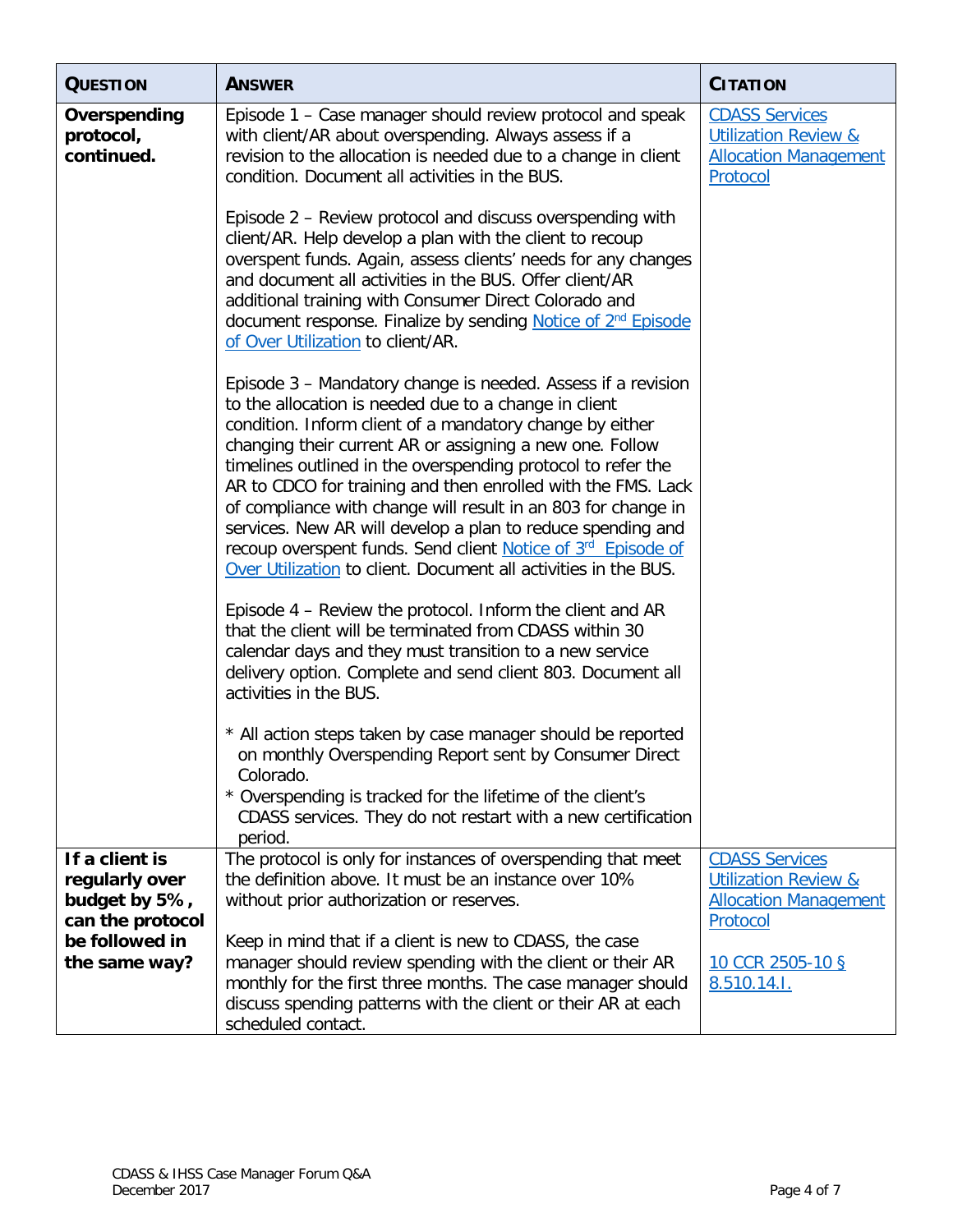| <b>QUESTION</b>                                                                                                          | <b>ANSWER</b>                                                                                                                                                                                                                                                                                                                                                                                                                                                                                                                                        | <b>CITATION</b>                                                                                |
|--------------------------------------------------------------------------------------------------------------------------|------------------------------------------------------------------------------------------------------------------------------------------------------------------------------------------------------------------------------------------------------------------------------------------------------------------------------------------------------------------------------------------------------------------------------------------------------------------------------------------------------------------------------------------------------|------------------------------------------------------------------------------------------------|
| What is the role<br>of the case<br>manager when<br>an ASMP is<br>received from<br>CDCO?                                  | Case managers must review the ASMP to ensure that it is<br>complete and accurate given the needs of the client. If the<br>ASMP is incomplete or inaccurate, the client must contact the<br>client or AR for corrections. If the ASMP is approved, the<br>case manager must sign the document and return a copy to<br>Consumer Direct Colorado (CDCO). Then, the client's CDASS<br>packet should be sent to the selected FMS agency for<br>referral. The case manager should complete this within 5<br>business days of receiving the ASMP from CDCO. | <b>Consumer Direct of</b><br>Colorado - Case<br><b>Manager Forms &amp;</b><br><b>Resources</b> |
| What needs to<br>happen if a<br><b>CDASS client's</b><br>allocation is<br>going to be OCC<br>(over cost<br>containment)? | Case managers shall submit the OCC packet to<br>Itssocc@state.co.us PRIOR to making a training referral to<br>Consumer Direct Colorado (CDCO). This will ensure a<br>finalized budget is used in training and during Attendant<br>Support Management Plan (ASMP) development with CDCO.                                                                                                                                                                                                                                                              | <b>Consumer Direct of</b><br>Colorado - Case<br><b>Manager Forms &amp;</b><br><b>Resources</b> |
| What can a case<br>manager do to<br>help ensure<br>hours requested<br>on a CDASS task<br>worksheet get                   | Case managers will create a task worksheet based on the<br>most recent assessment following the guidelines for<br>homemaker, personal care, and health maintenance. The<br>case manager must submit any PAR OCC to the Department<br>prior to making a referral for CDASS training, beginning<br>services or continuing services at the continued stay review                                                                                                                                                                                        | 10 CCR 2505-10 §<br>8.510.3.B<br>10 CCR 2505-10 §<br>8.510.15.C.                               |
| approved by the<br>state?                                                                                                | assessment. The Department may approve an over cost<br>containment allocation if it meets prescribed Department<br>criteria. The case manager is encouraged to submit<br>documentation regarding a client's needs such as physician<br>orders, range of motion (ROM) order, etc. with the OCC<br>packet. The case manager may also attach information<br>identifying why the amount of time was listed for various<br>tasks on the task worksheet. This is particularly helpful if the<br>client has a large number of minutes under one service.    | <b>Consumer Direct of</b><br>Colorado - Case<br><b>Manager Forms &amp;</b><br><b>Resources</b> |

## **IN-HOME SUPPORT SERVICES (IHSS) QUESTIONS**

| <b>QUESTION</b>                                                   | <b>ANSWER</b>                                                                                                                                                                                                                                                                                                                         | <b>CITATION</b>                                      |
|-------------------------------------------------------------------|---------------------------------------------------------------------------------------------------------------------------------------------------------------------------------------------------------------------------------------------------------------------------------------------------------------------------------------|------------------------------------------------------|
| What's new<br>with IHSS?                                          | Rule changes are coming in Spring 2018. The major changes<br>relate to roles/responsibilities and clearly defining processes.<br>The IHSS forms have been updated and will be available<br>soon. There are many new providers; please verify agencies<br>are on the official IHSS Provider List located on the<br>Department website. | <b>IHSS Information</b><br><b>IHSS Provider List</b> |
| Why don't IHSS<br>providers use<br>the same care<br>plan or form? | There is no standard form required. Agencies are encouraged<br>to manage their businesses how they see fit. Agencies are<br>required to follow state rules and licensure requirements.                                                                                                                                                | 10 CCR 2505-10 §<br>8.510.3.A., B.                   |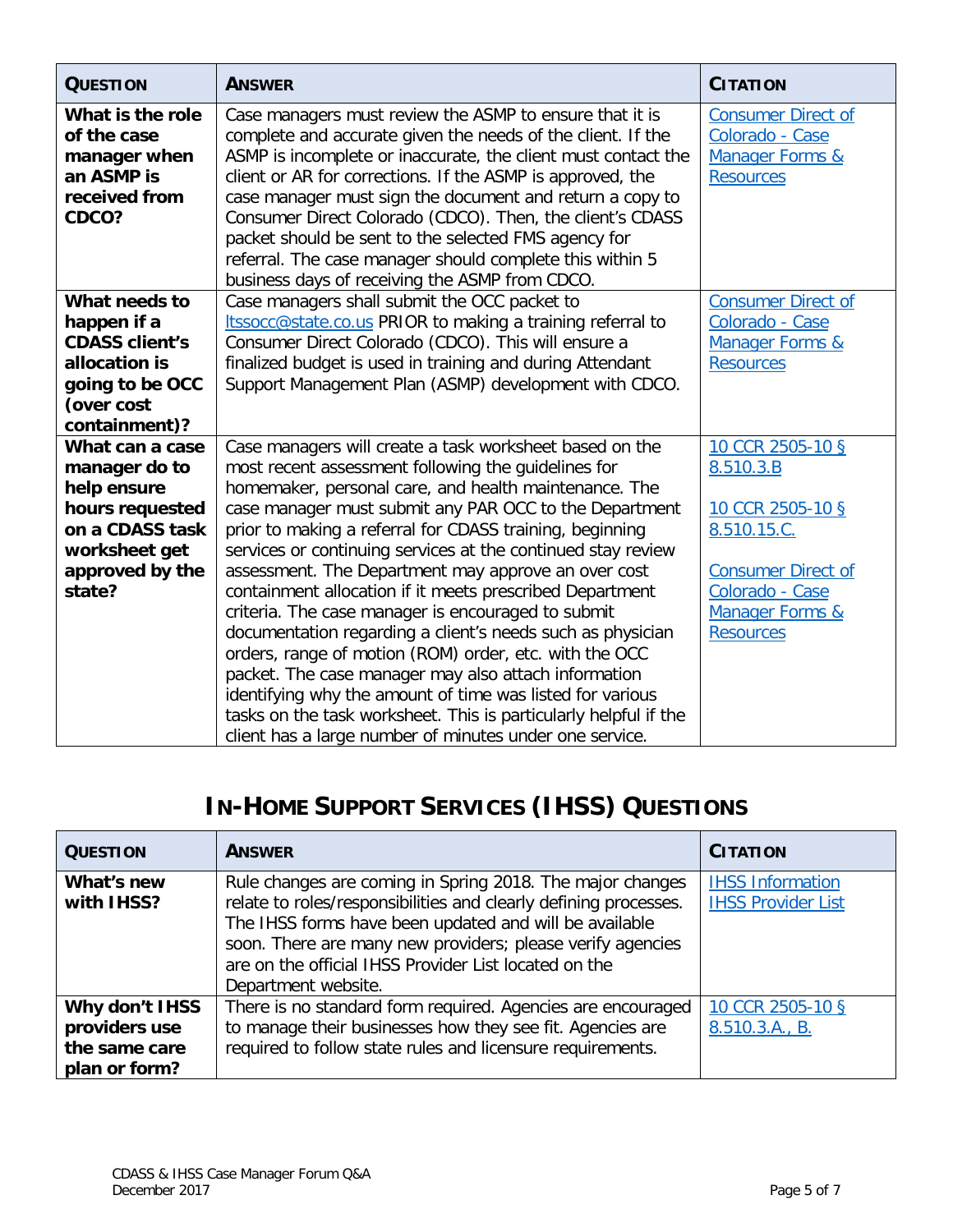| <b>QUESTION</b>                                                                           | <b>ANSWER</b>                                                                                                                                                                                                                                                                                                                                                                                                                                                                                                                                                                                                                        | <b>CITATION</b>                                                                                |
|-------------------------------------------------------------------------------------------|--------------------------------------------------------------------------------------------------------------------------------------------------------------------------------------------------------------------------------------------------------------------------------------------------------------------------------------------------------------------------------------------------------------------------------------------------------------------------------------------------------------------------------------------------------------------------------------------------------------------------------------|------------------------------------------------------------------------------------------------|
| What kind of<br>training is<br>provided and<br>required for<br><b>IHSS agencies?</b>      | IHSS agencies must become certified with the Colorado<br>Department of Public Health and Environment (CDPHE).<br>Resources and training are available from CDPHE for provider<br>topics. Some agencies prefer to hire consultants to help with<br>this process. Many IHSS agencies are new to IHSS - if there<br>are concerns about an IHSS agency, please reach out to the<br>Department's Participant Directed Liaison.                                                                                                                                                                                                            | <b>IHSS FAQ</b><br>10 CCR 2505-10 §<br>8552.0                                                  |
| Is an updated<br>physician<br>attestation<br>required yearly<br>for IHSS?                 | No. It is required at enrollment and when there is a change<br>of condition.                                                                                                                                                                                                                                                                                                                                                                                                                                                                                                                                                         | <b>Consumer Direct of</b><br>Colorado - Case<br><b>Manager Forms &amp;</b><br><b>Resources</b> |
| <b>How is IHSS</b><br>health<br>maintenance<br>determined for<br>children?                | Children's Home and Community Based Services waiver<br>(CHCBS) HMA is determined based on skilled needs as<br>defined in the personal care rule section 8.489. It must not<br>include tasks that a parent would complete in the care of a<br>typically developing child. A member of the client's household<br>may only be paid to furnish extraordinary care as determined<br>by the case manager. Extraordinary care means an activity<br>that a parent or guardian would not normally provide as part<br>of a normal household routine.                                                                                           | 10 CCR 2505-10 §<br>8.552.8 D.<br>10 CCR 2505-10 §<br>8.506.3<br>10 CCR 2505-10 §<br>8.489.30  |
| How does a case<br>manager review<br>and approve                                          | For specific questions about CHCBS, please contact Dennis<br>Roy at dennis.royjr@state.co.us or 303-866-4828<br>Case managers should use the most recent assessment and<br>documents in the client record when reviewing the care plan.<br>If there are tasks requested that do not seem appropriate,                                                                                                                                                                                                                                                                                                                                | 10 CCR 2505-10 §<br>8.552.8 F.                                                                 |
| hours for IHSS?                                                                           | confirm with the client/AR or physician. Case managers shall<br>approve or deny all care plan requests within 5 business days<br>following receipt of a complete and adequate request. Partial<br>care plans may be approved; the PAR should be entered and<br>sent to the agency. Services will not begin until an approved<br>PAR is received by the agency. Case managers must contact<br>the agency within 5 business days if there are tasks or care<br>plans that will not be approved. If the client requests tasks<br>that cannot be approved, the case manager must inform the<br>client in writing (803 notice of action). | 10 CCR 2505-10 §<br>8.058.2, 3.                                                                |
| Is there a rule<br>about excessive<br>hours in IHSS?                                      | The agency shall not submit billing for excessive hours that<br>are not justified by the documentation of services provided,<br>or by the client's medical or functional condition. This<br>includes billing all unit's prior authorized when the allowed<br>and needed services do not require as much time as was<br>authorized.                                                                                                                                                                                                                                                                                                   | 10 CCR 2505-10 §<br>8.552.8 F.                                                                 |
| What do CM's do<br>about tasks on<br>an IHSS care<br>plan that should<br>not be on there? | Case managers (CM) must inform the agency if there are<br>tasks that will not be approved within 5 business days of<br>receipt of the care plan. If the client is requesting tasks that<br>cannot be approved, the case manager must inform the<br>client in writing (803 notice of action).                                                                                                                                                                                                                                                                                                                                         | 10 CCR 2505-10 §<br>8.393.3.A.1.e.1.<br>10 CCR 2505-10 §<br>8.393.3.A.2.                       |